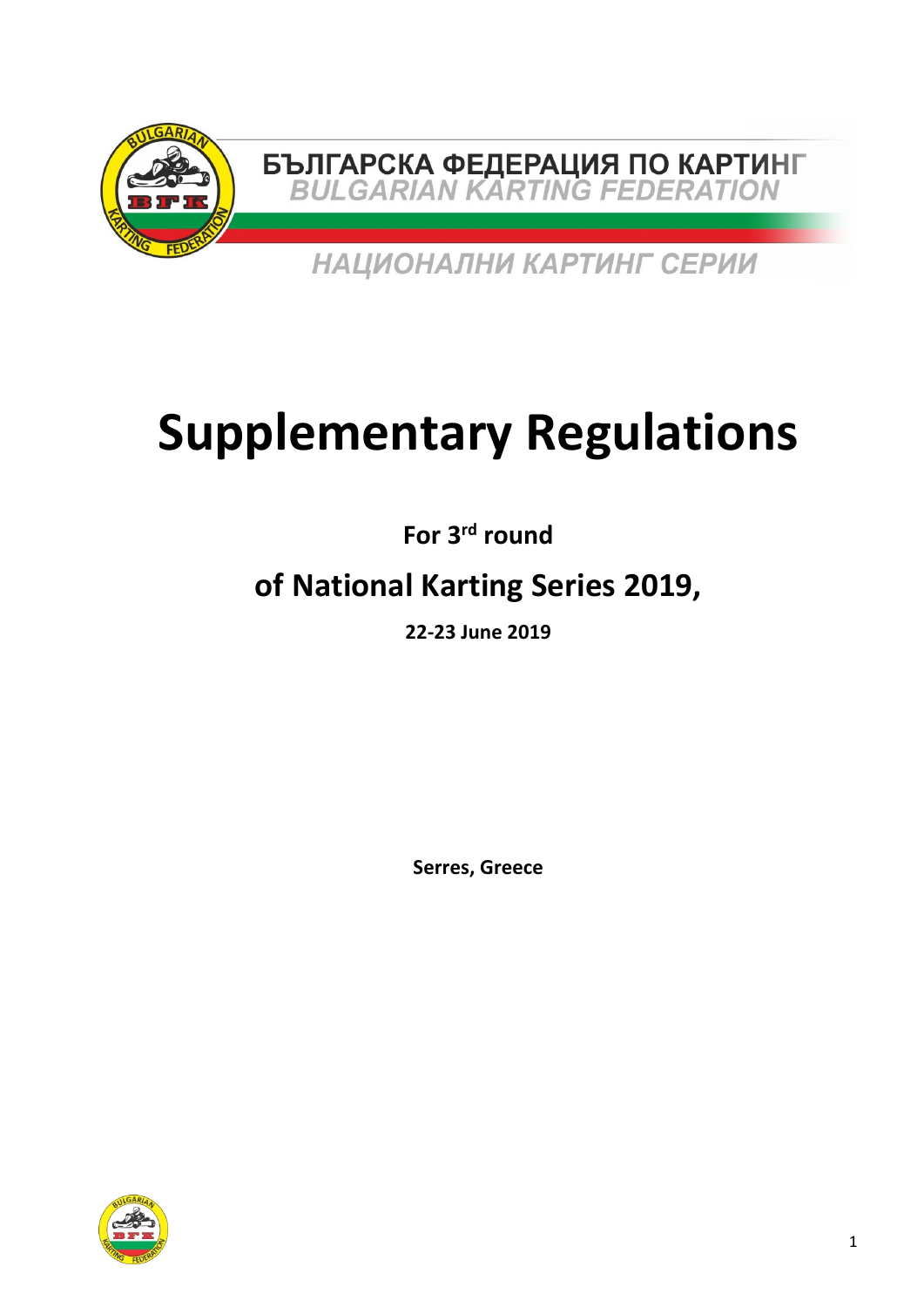### **Content**

| 1.  |  |
|-----|--|
| 2.  |  |
| 3.  |  |
| 4.  |  |
| 5.  |  |
| 6.  |  |
| 7.  |  |
| 8.  |  |
| 9.  |  |
| 10. |  |
| 11. |  |
| 12. |  |
| 13. |  |
| 14. |  |
| 15. |  |
| 16. |  |
| 17. |  |
| 18. |  |
| 19. |  |
| 20. |  |
| 21. |  |
| 22. |  |
| 23. |  |

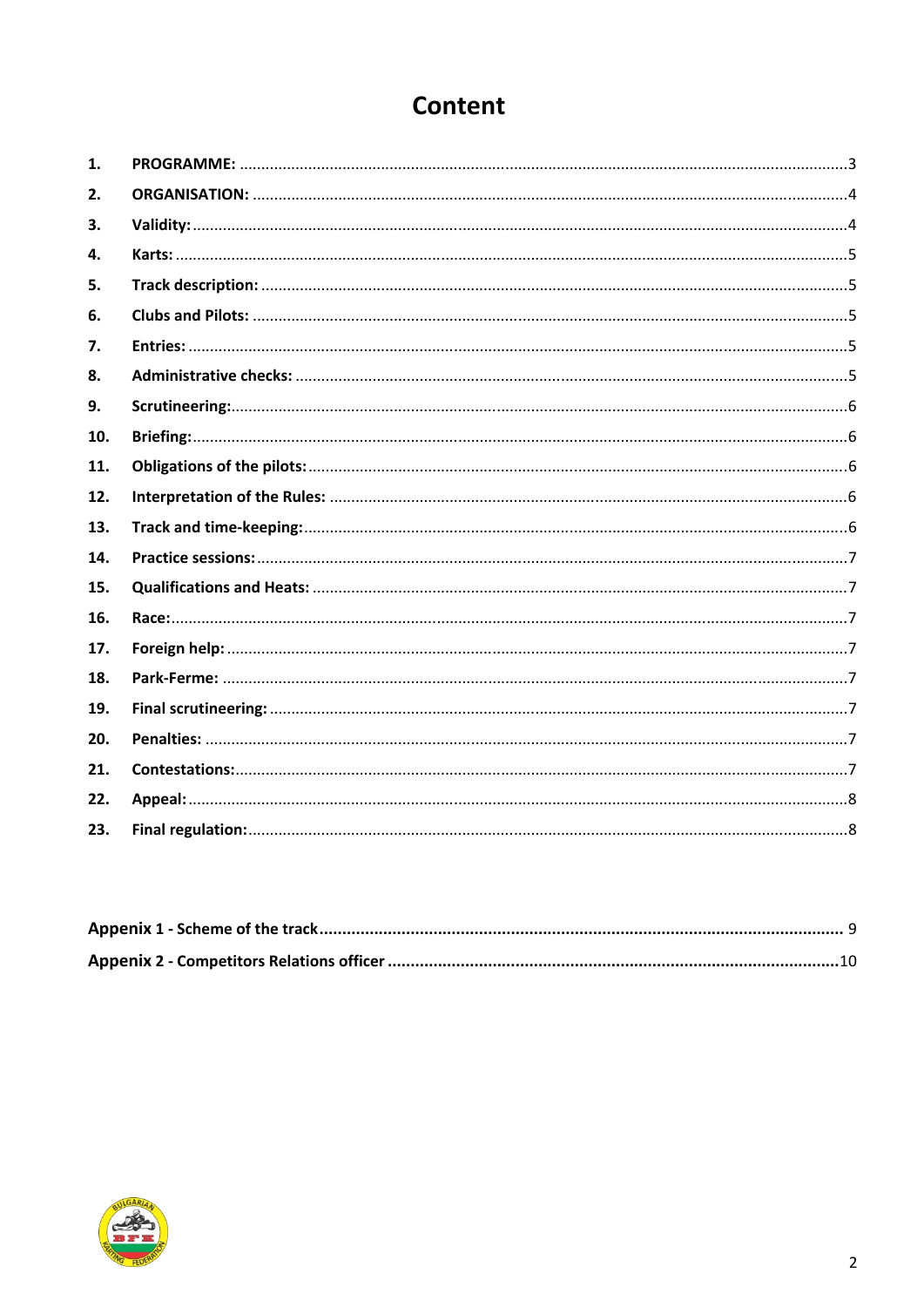#### **1. PROGRAMME:**

**Opening date for entries:** 

**Monday, 3 June 2019;** 

#### **Closing date for entries:**

**Friday, 21 June 2019, 19:00;**

#### **Administrative checks:**

**Friday, 21 June 2019, from 17:00 till 19:00** – secretariat of the track

#### **Technical Scrutineering:**

**Saturday, 22 June 2019** ‐ technical box on the track, according to schedule:

**09:00 ‐ 09.15** Karts from class MINIBG or immediately after the end of Free Practice 1 for this class

**09:15 – 09:45** Karts from class MINI or immediately after the end of Free Practice 1 for this class

**09:30 ‐ 10:00**  Karts from classes ROTAX MAX JUNIOR and ROTAX MAX SENIOR or immediately Free the end of free Practice 1 for this class

**09:45 ‐ 10:15**  Karts from classes KZ‐2, KZ‐OPEN, NO‐GEAR OPEN or immediately after the end of Free Practice 1 for this class

#### **First meeting of the Stewards:**

Saturday, 22 June 2019 ‐ **10:00;**

#### **Briefing:**

Saturday, 22 June 2019 ‐ **13:00;**

#### **Start of the official sessions:**

Saturday, 22 June 2019 – **09:00** – the itinerary will be published after the administrative checks

#### **Opening ceremony:**

Sunday, 23 June 2019 ‐ **10:30;**

**Start of Race 1:** 

Sunday, 23 June 2019 ‐ **11:00;**

#### **Publishing of the results and prize‐giving:**

Sunday, 23 June 2019 ‐ **15:00;**

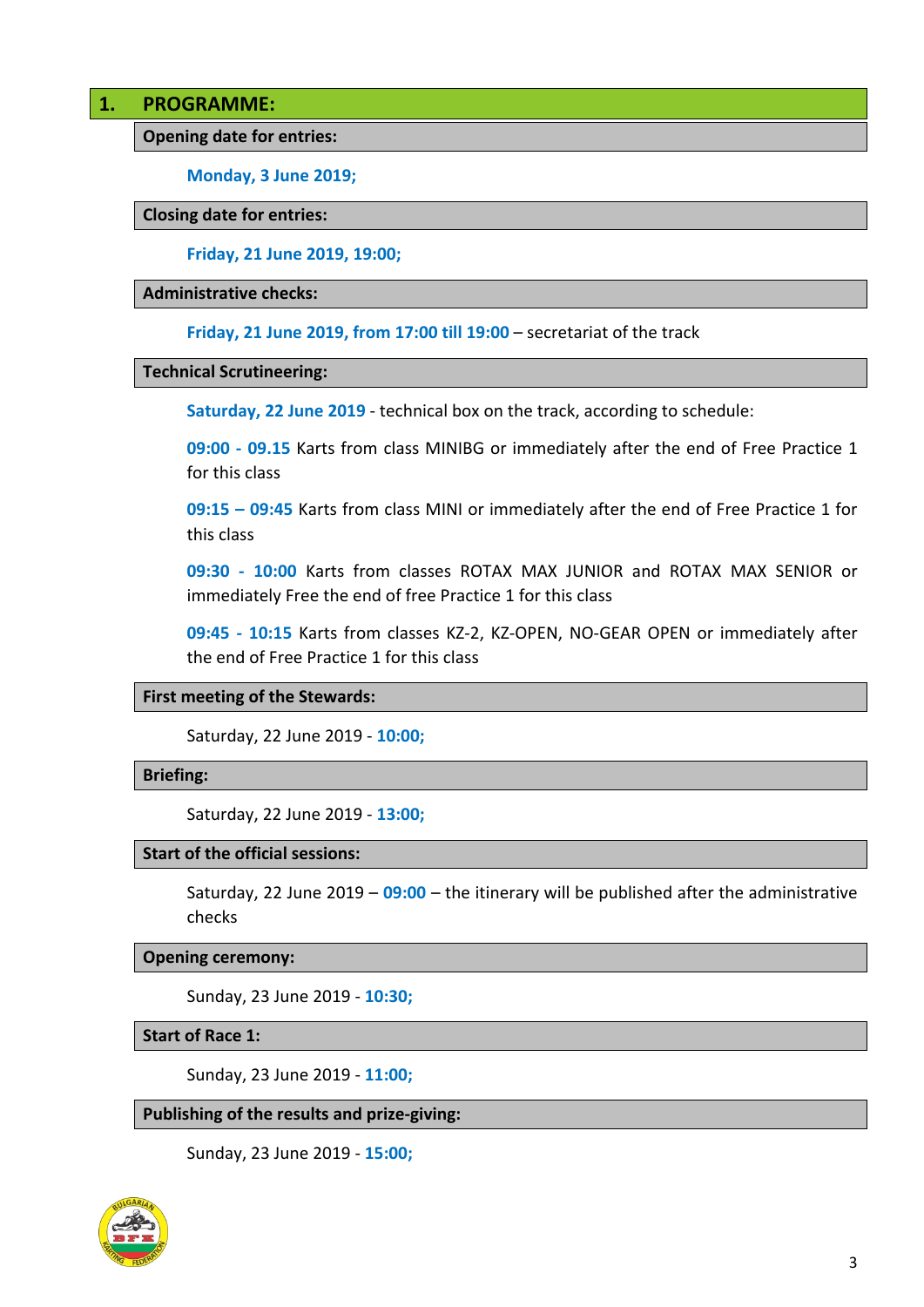#### **2. ORGANISATION:**

BFK-NKS u Karting Sport Club "Hydrolift Race Team" organize 3<sup>rd</sup> round of National Championship "National Karting Series", which will take place at kart track "Serres", Serres, Greece on 22‐23 June 2019;

Address of the organizer:

Sofia, Vitinya 2J str., phone: +359 89 22 11 954, email: **office@bfk.bg**

| <b>Organizing committee:</b><br>a.                                                                         |                                                                              |  |  |
|------------------------------------------------------------------------------------------------------------|------------------------------------------------------------------------------|--|--|
| <b>Chairman:</b><br><b>Vice Chairman:</b><br><b>Members:</b><br><b>Officials of the competition:</b><br>b. | Rosen Daskalov<br>Alexander Spirov<br><b>Valentin Yosifov</b><br>TBA, Greece |  |  |
| <b>Chairman of Stewards of the meeting:</b>                                                                | Alexander Spirov                                                             |  |  |
| <b>Stewards of the meeting:</b>                                                                            | TBA, Greece                                                                  |  |  |
|                                                                                                            | Andrey Lozanov                                                               |  |  |
| <b>Observer from BFK-NKS:</b>                                                                              | <b>TBA</b>                                                                   |  |  |
| <b>Clerk of the course:</b>                                                                                | Alexander Spirov                                                             |  |  |
| Race director:                                                                                             | Simeon Simeonov                                                              |  |  |
| <b>Chief scrutineer:</b>                                                                                   | Paskalis Paskalidis, Greece                                                  |  |  |
| Scrutineer:                                                                                                | Veselin Shishkov, Bulgaria                                                   |  |  |
| Race secretary:                                                                                            | Ivona Rasiyska                                                               |  |  |
| <b>Competitors Relations Officer:</b>                                                                      | Ivona Rasiyska                                                               |  |  |
| <b>Chief medical officer:</b>                                                                              | <b>TBA</b>                                                                   |  |  |
| <b>Timekeeping and processing:</b>                                                                         | Andrey Lozanov                                                               |  |  |
| <b>Flag Marshals responsible:</b>                                                                          | Simeon Simeonov                                                              |  |  |
| <b>Media relations officer:</b>                                                                            | Alexander Spirov                                                             |  |  |
|                                                                                                            |                                                                              |  |  |

#### **Official information boards:**

- 1. Information board of the administrative checks;
- 2. Pit‐lane information board;

#### **3. Validity:**

The race is valid for the National Karting Series Championship of the BFK‐NKS and is held in accordance with:

- ‐ The Regulation of BFK‐NKS for 2019;
- ‐ Supplementary Regulations for the Race;

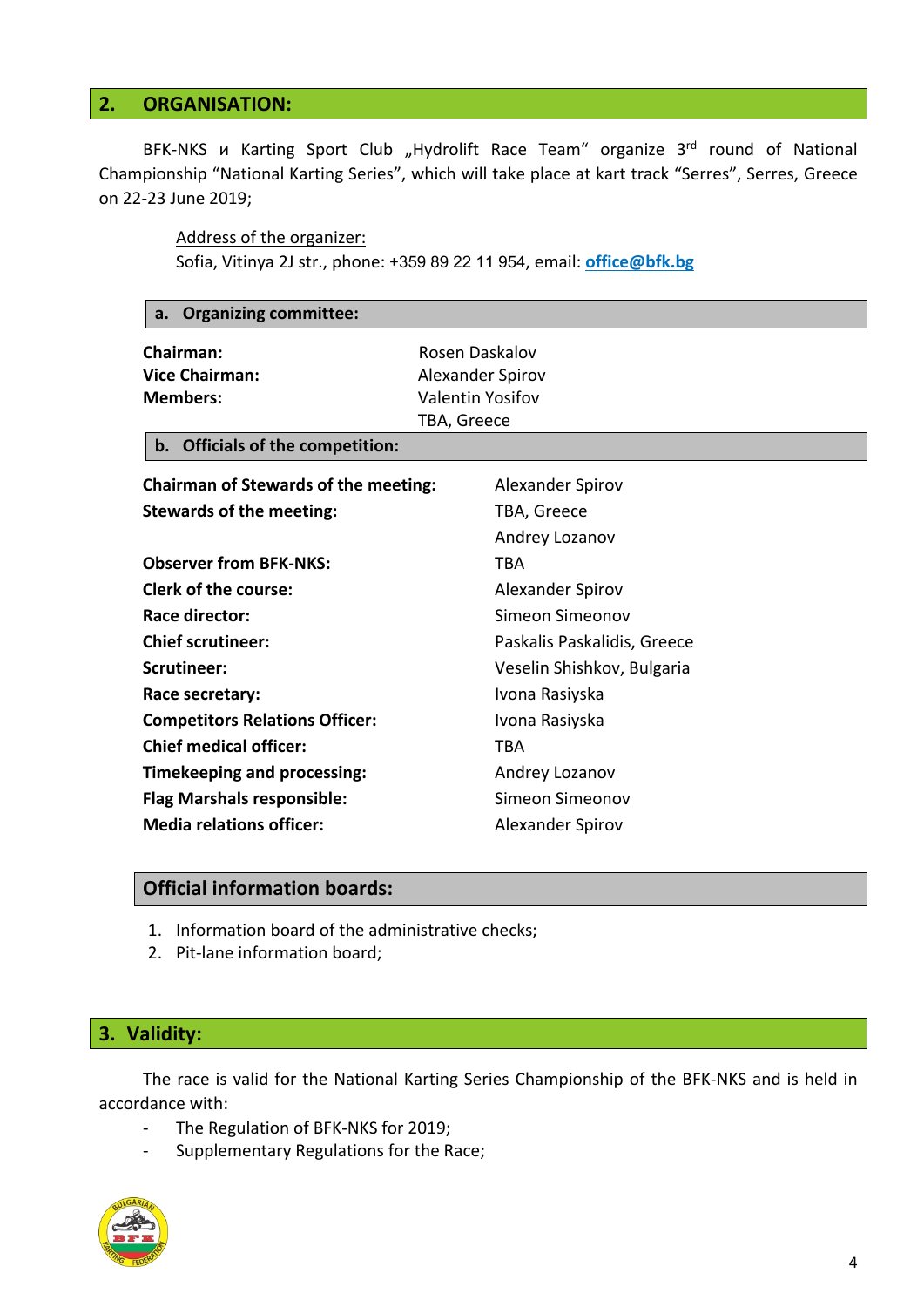#### **4. Karts:**

In the event will be allowed karts from classes Promo, MINI BG, MINI, ROTAX MAX JUNIOR, ROTAX MAX SENIOR, KZ‐2, KZ‐Open and No‐Gear Open. The karts must meet the requirements of the BFK‐NKS Technical Regulation for 2019. The fuel must comply with the requirements of the BFK‐ NKS Technical Regulation for 2019, with the type of selected fuel (unleaded) and the fuel station published on the Official dashboard of the competition;

#### **5. Track description:**

- ‐ Track length 1250 m;
- ‐ Direction of the track clockwise;
- ‐ Width of the track 12 m;
- ‐ Timekeeping with transponders;

#### **6. Clubs and Pilots:**

In the 3<sup>rd</sup> round of the National Karting Series 2019 are accepted entries of clubs and pilots regularly licensed for 2019, acquainted with the BFK‐NKS Regulations for 2019 and the Supplementary Regulations of this round.

#### **7. Entries:**

Any licensed pilot who wishes to participate in the 3<sup>rd</sup> round of the National Karting Series 2019 must send an e‐mail to **office@bfk.bg** until 24:00 on 14.06.2019 with a filled Entry form and a copy of the document for a paid entry fee. The originals shall be presented to the administrative review;

#### **Entry fee – 180 BGN, by wire/bank transfer:**

#### BULGARIAN KARTING FEDERATION UBB BANK, PRISTA

#### **IBAN: BG81 UBBS 8002 1071 1814 40**

Entries without paid entry fee are considered not submitted on time. For entries, submitted after 24:00 on 14.06.2019, a full entry fee of **BGN 200** is payable. Requests may also be filed on the spot at the administrative review.

#### **8. Administrative checks:**

Pilots must personally appear at the administrative checks with the following documents:

- ‐ Original entry form signed and stamped;
- ‐ Document for paid entry fee;
- ‐ Pilot license for 2019;
- ‐ Document for annual medical checks;

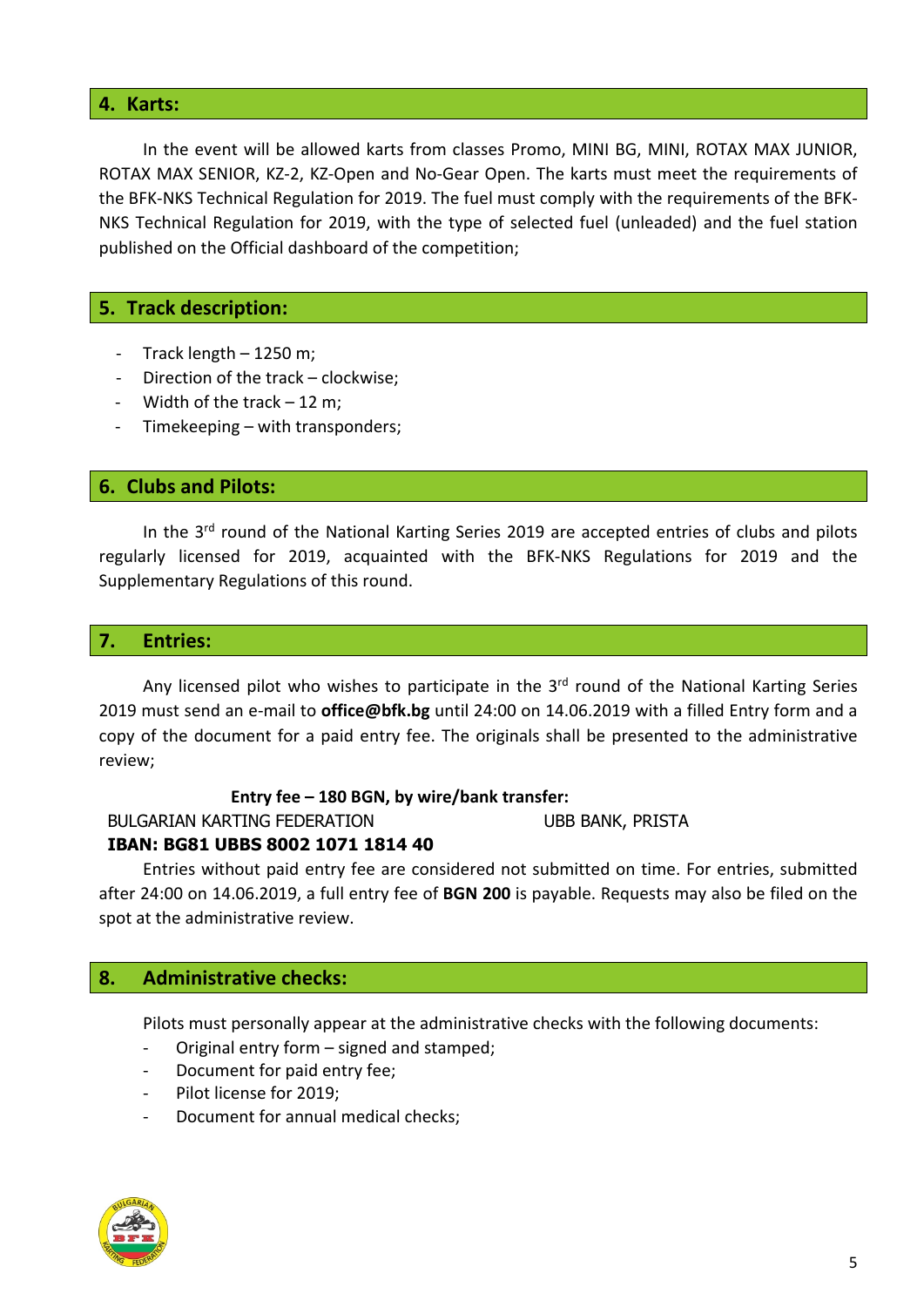#### **9. Scrutineering:**

- Pilots must present their karts with racing numbers, according to the schedule specified by the organizer;
- All pilots should present a properly filled-in technical passport to the scrutineering;
- It is not allowed to participate in Practice and Heat/Race with a kart that does not comply with the BFK‐NKS Technical Regulation for 2019.
- Scrutineering may be done by a scrutineer at any time during the race weekend;
- ‐ A final scrutineering is carried out after the race end;

#### **10. Briefing:**

- All pilots must be present at the briefing with the Race director. This is validated by a signature.
- ‐ For minors, the presence of a parent/guardian or representative of the team is obligatory. A penalty of BGN 100 is imposed on the ones who miss the briefing and a new one is held by the Race Director. The fine is paid to the Secretariat of BFK‐NKS. The ones who did not paid their fines are not allowed to participate in the race.
- Their absence does not exempt them from the duty to perform all the instructions given at the briefing;

#### **11. Obligations of the pilots:**

- Participants are forbidden to drive karts under the influence of alcohol, drugs or other narcotics;
- ‐ Pilots have no right to leave the track. In the event of a deliberate action on intersection with shortening of the track, report of a marshal or cameras (the onboard delivery is obligatory), the Race director shall impose penalties in accordance with the Regulation of the BFK‐NKS for 2019.

#### **12. Interpretation of the Rules:**

- All controversial issues not specified in these Rules can only be interpreted by the Stewards of the meeting;
- All further changes or additions shall be announced in bulletins numbered and with a specified date and time of the change and these bulletins are inseparable part of the Additional regulation. These bulletins shall be made public on the official information boards;

#### **13. Track and time‐keeping:**

- Marshals equipped with radio stations and flags are positioned along the race track according to the BFK‐NKS Regulation for 2019;
- Time-keeping is done by transponders. Karts without transponders are not allowed to participate in the official Practice sessions, qualifications, Heats and the race

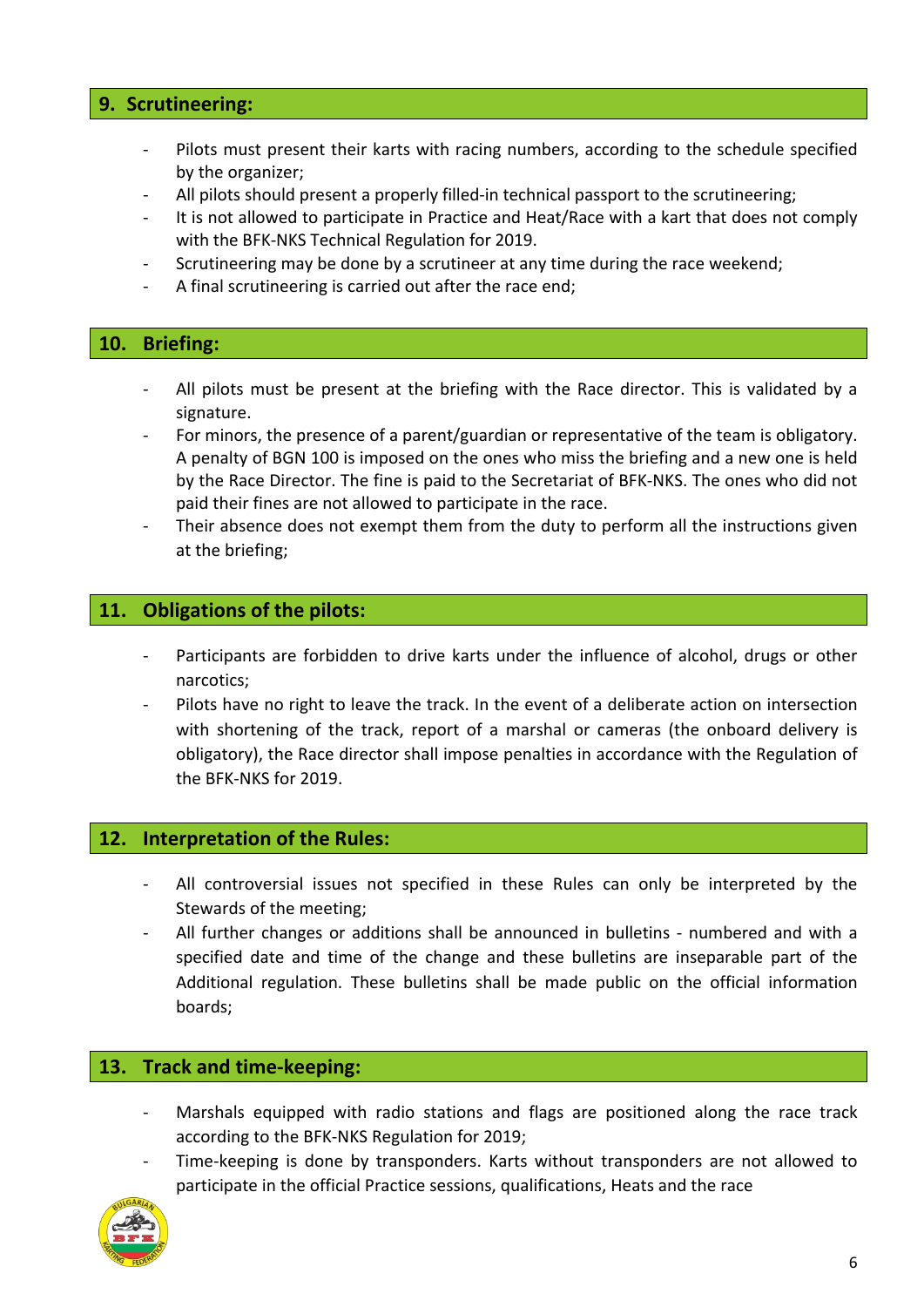#### **14. Practice sessions:**

‐ Only karts that have passed a technical scrutineering are allowed to start at Practices;

#### **15. Qualifications and Heats:**

- Pilots who do not show up 5 minutes before their start time and miss their time schedule are not allowed to Qualifications and Heats;
- ‐ Only karts that have passed a technical scrutineering are allowed to participate in Qualifications and Heats;

#### **16. Race:**

- Pilots who do not show up 5 minutes before their start time and miss their schedule are not allowed to start /they are disqualified/;
- After the last run, the karts must enter in the Park-ferme;

#### **17. Foreign help:**

‐ Any outside help during Qualifications, Heats and Races will lead to disqualification (exception for the PROMO class);

#### **18. Park‐Ferme:**

- This is the place where the pilot is obliged to leave his/her kart after the race is finished;
- ‐ Only officials can enter there;
- No actions such as repairs, settings, and others are allowed;

#### **19. Final scrutineering:**

After the final, the technical commissioners carry out a final scrutineering. Also in case of a decision of the stewards of the meeting or a protest, an additional scrutineering of any kart is possible;

#### **20. Penalties:**

‐ According to The Annual Regulation of BFK‐NKS for 2019;

#### **21. Contestations:**

‐ Contestations are filed to the director and are reviewed by stewards of the meeting under The Annual Regulation of BFK‐NKS for 2019;

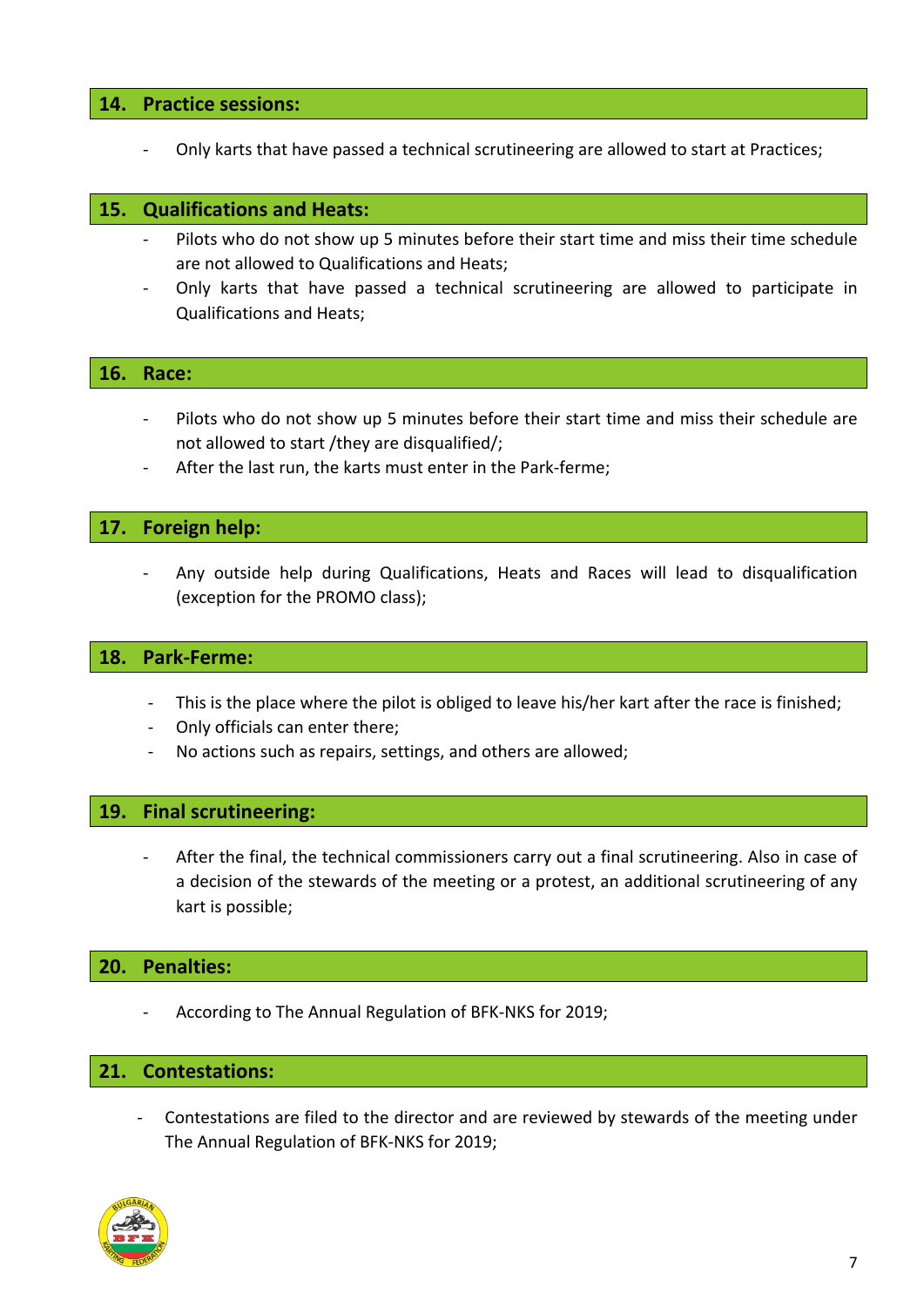#### **22. Appeal:**

‐ According to The Annual Regulation of BFK‐NKS for 2019;

#### **23. Final regulation:**

- ‐ In case of force major circumstances, with the proposal of the Race Director and with a decision of the stewards of the meeting, the competition may be carried out partially;
- ‐ The Organizer reserves the right in case of unforeseen circumstances to postpone or cancel the race by reasoning in writing to BFK‐NKS for this decision;

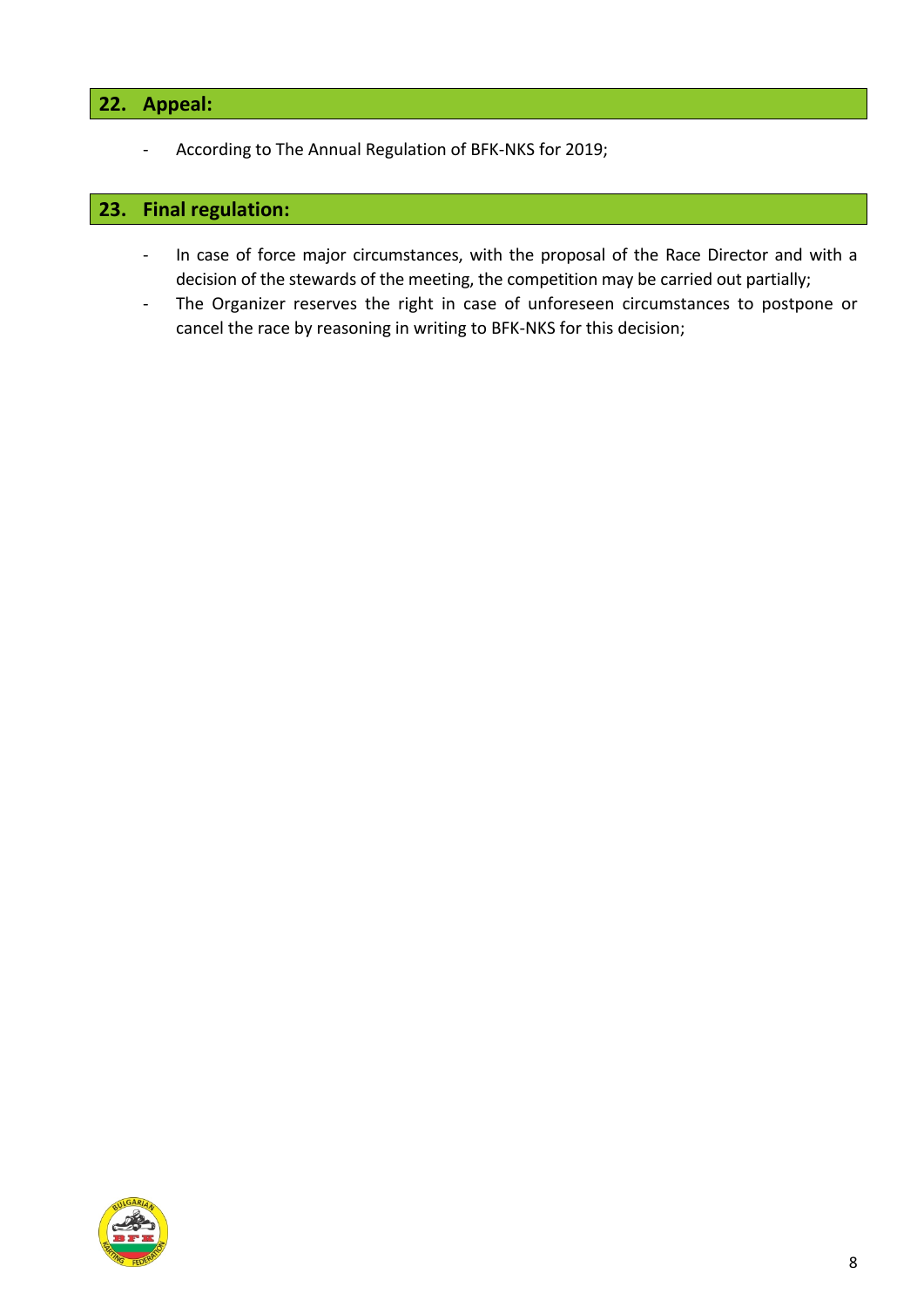#### **Application 1**

#### **SCHEME OF THE TRACK**